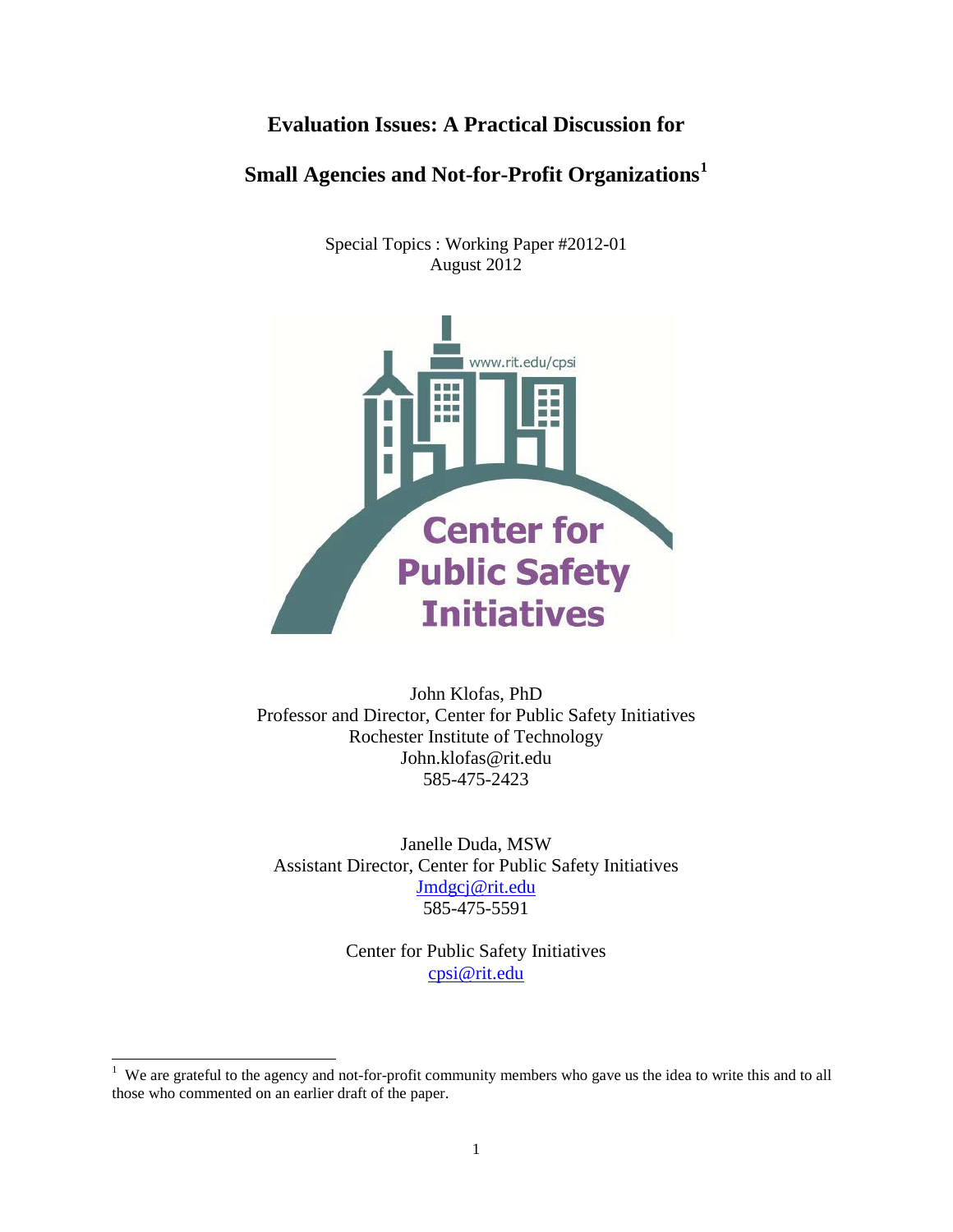The goal of this paper is to be helpful to small agencies and not-for-profit organizations as they address the issues of program evaluation. Today almost anyone affiliated with a program or intervention -of nearly any kind- is likely to find themselves dealing with the issue of evaluation. No doubt many program leaders are anxious to document their program's effectiveness; for others, tightening budgets may drive efforts to assure continued support from funders and fund raisers. And, who is not tempted by the spreadsheet on their computer. "Data" sounds and feels easy, so why not do so? Then, of course the call for evaluation is fueled by the constant barrage of "evidence-based" or "best practice" programs that get called-for and, occasionally, cited in the journals, newsletters and, now, webinars. Finally, it is easy to be drawn in by the sophisticated and complicated evaluations that get covered in a minute or two on NPR or the evening news. The siren call of evaluation is difficult to ignore.

But hazards can lie ahead if you answer that call. Evaluation can be complicated. The results may be disappointing, especially if expectations are unrealistic. Regardless of results, critics may lay in wait. Evaluation is not for the timid- a lesson too often painfully learned.

But even with those warnings you may find yourself propelled forward, into the breach. That is not necessarily a bad thing, if you can keep the right frame of mind. The important question is: how can you get the most out of moving ahead? That is what we want to help you answer with this brief paper. In doing so our goal is not to address the technical questions; there are better places for that, and the truth is, despite their "technical" label, those are the easy ones. You can find answers to those questions in program evaluation textbooks and websites. The more difficult and, we think, the more important issues, are conceptual. The right perspective in an evaluation can help you develop a process of self-guided analysis, of useful questioning of what you do, and of constant improvement so that whatever program you oversee,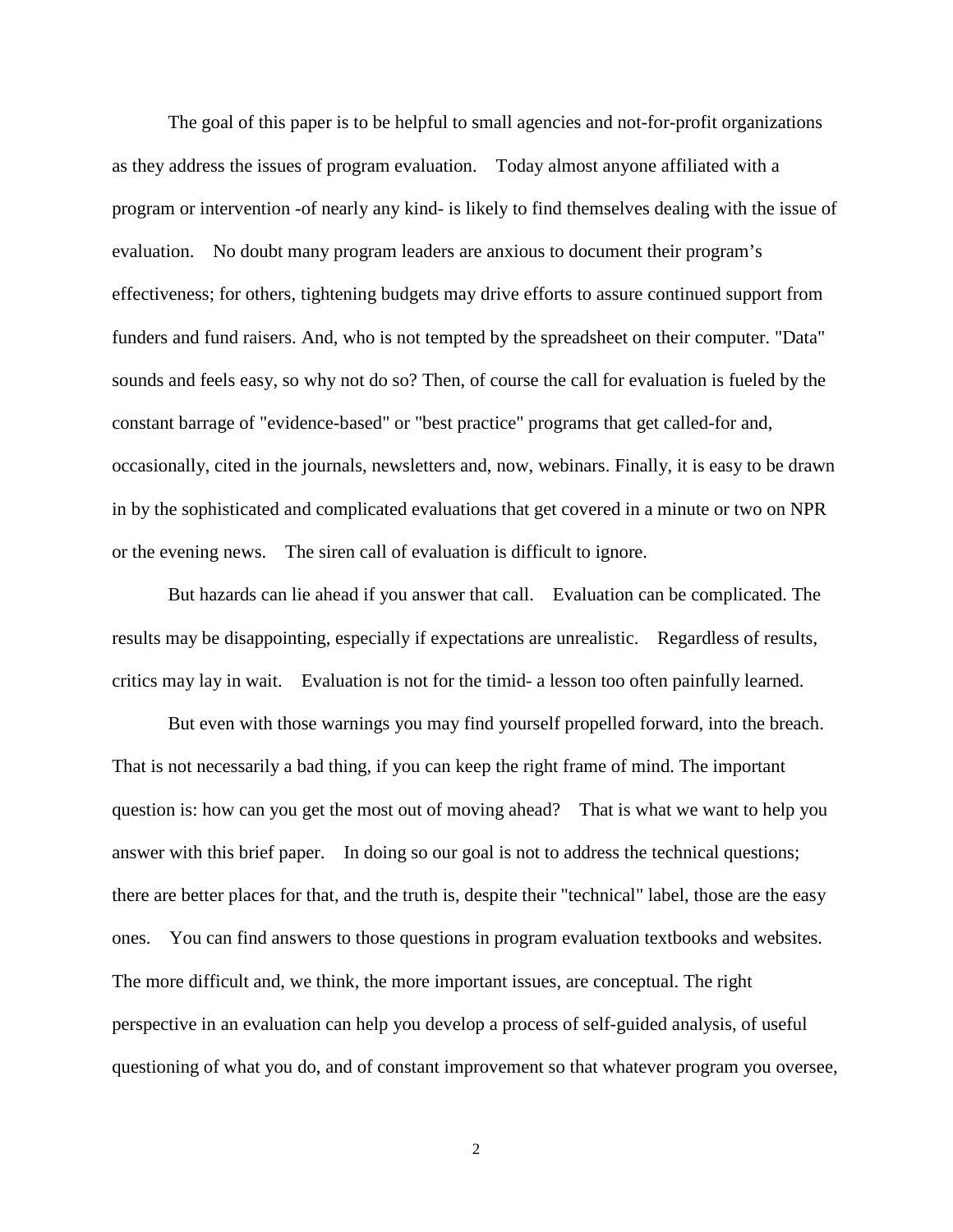or whatever service you provide, will be as sound as possible and always striving to be better still.

Our approach in this paper will be to try to anticipate the questions that are, or at least might be, on your mind and to provide as clear an answer to them as we can. Of course, in the interests of full disclosure, we must admit that our answers suggest greater clarity and certainty than we actually have. This should be seen as both a cautionary note and as encouragement to think things through carefully on your own.

### **1. What do you mean by evaluation?**

First, get it out of your head that it is a study, or a thing of any kind. Sure you can approach it that way and wind up with a great thumbs-up, or a less great thumbs down, for your program. But no one learns much from those kinds of exercises- or perhaps, the lesson is often not an informative or welcome one. Instead, it is more useful to recognize evaluation as a process. In that process you can continuously clarify and sharpen your mission, improve measurement of your processes and their outcomes and respond to what you have learned only to reexamine it later, seeking a new and better response.

Our preferred view, then, is to see evaluation as a key process in an organization which continuously shapes and reshapes itself based on data. This is a problem solving approach to evaluation and we recommend it. The questions that follow and, of course, their answers, all flow from that perspective.

But let's not move too quickly. Our view of evaluation in a learning organization is not the only one and if you buy into it you should also consider what you are giving up. The critical question to be addressed is always "evaluation for what?" We believe in evaluation for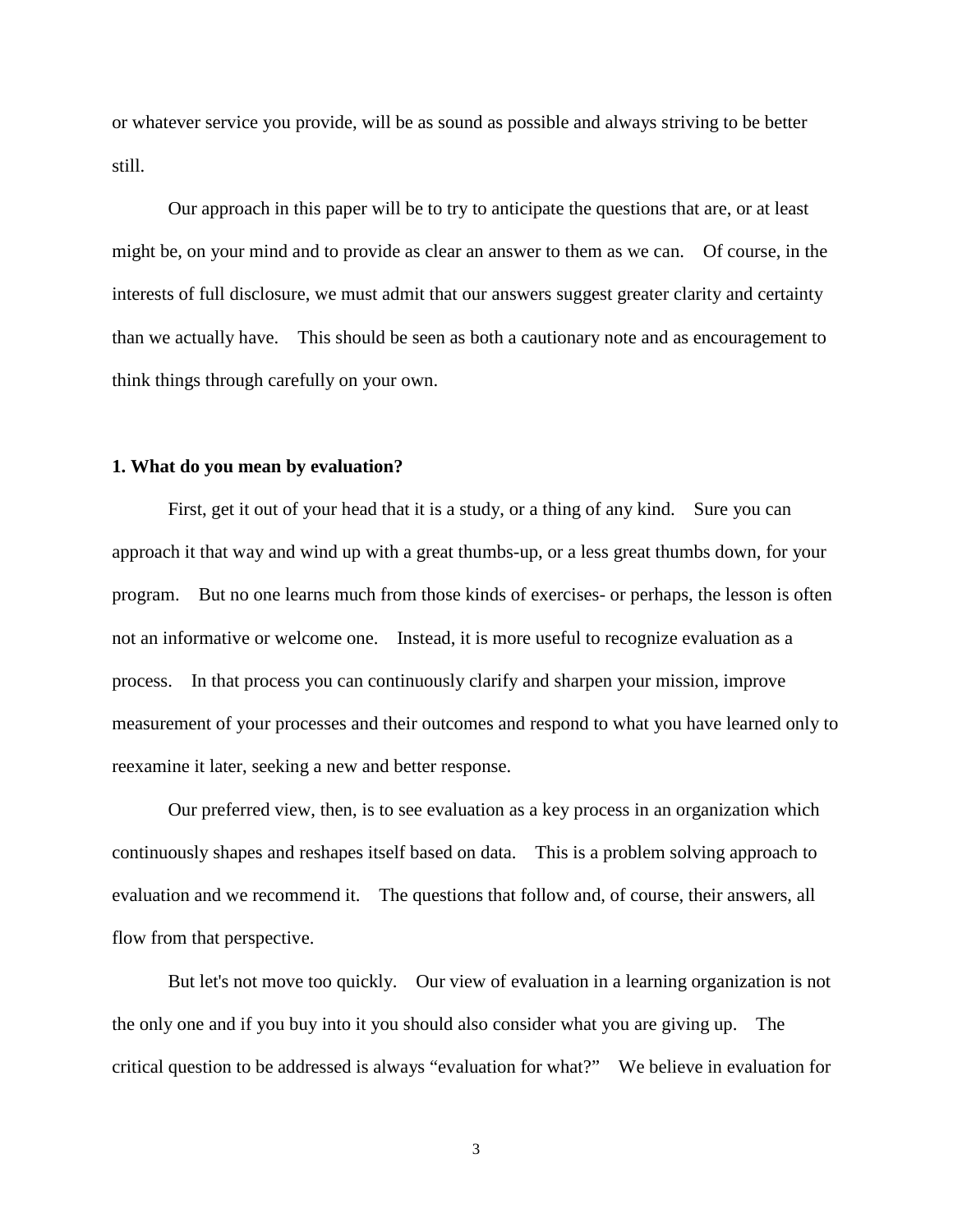continuous program improvement. But, if you think of evaluation as a simple assessment of effectiveness there are other issues to consider. In that context, evaluation is always about the distribution of resources. Evaluations demonstrating effectiveness can be used to garner resources. Evaluations that fail to demonstrate effectiveness can, and probably should, be expected to fail to attract resources or can, and probably should, lead to their withdrawal. However, that is not the end of the story. Take this path and you must also ask the corollary question, "effectiveness for whom?" That should make clear the importance of purpose: who is the piper who gets to pick the tune? Who will determine what rate of recidivism is good or bad? How will a graduation rate be judged? What will your outcomes be compared with? These are the practical consequences to thinking this way; context is everything. How you, and those around you, think about evaluation is the most important evaluation issue you face.

### **2. What will you evaluate?**

This question may sound silly, but the most difficult problem faced by evaluators is often figuring out what the program actually is. That is, it is very common that people running programs, and who are interested in their evaluation, cannot describe specifically how their program is supposed to work. Their hearts may be pure and their intentions good, but they may not be able to tell you precisely what they think their program is supposed to change or how it is supposed to bring about such a result.

Sure that sounds strange, but as you know, in the world of human services needs are great, demand for services seems unlimited, and the consequences of not providing services can be tragic; it's easy not to connect the dots. But the "need to do something," while not an unreasonable foundation for a program, doesn't necessarily lend itself to evaluation. And too,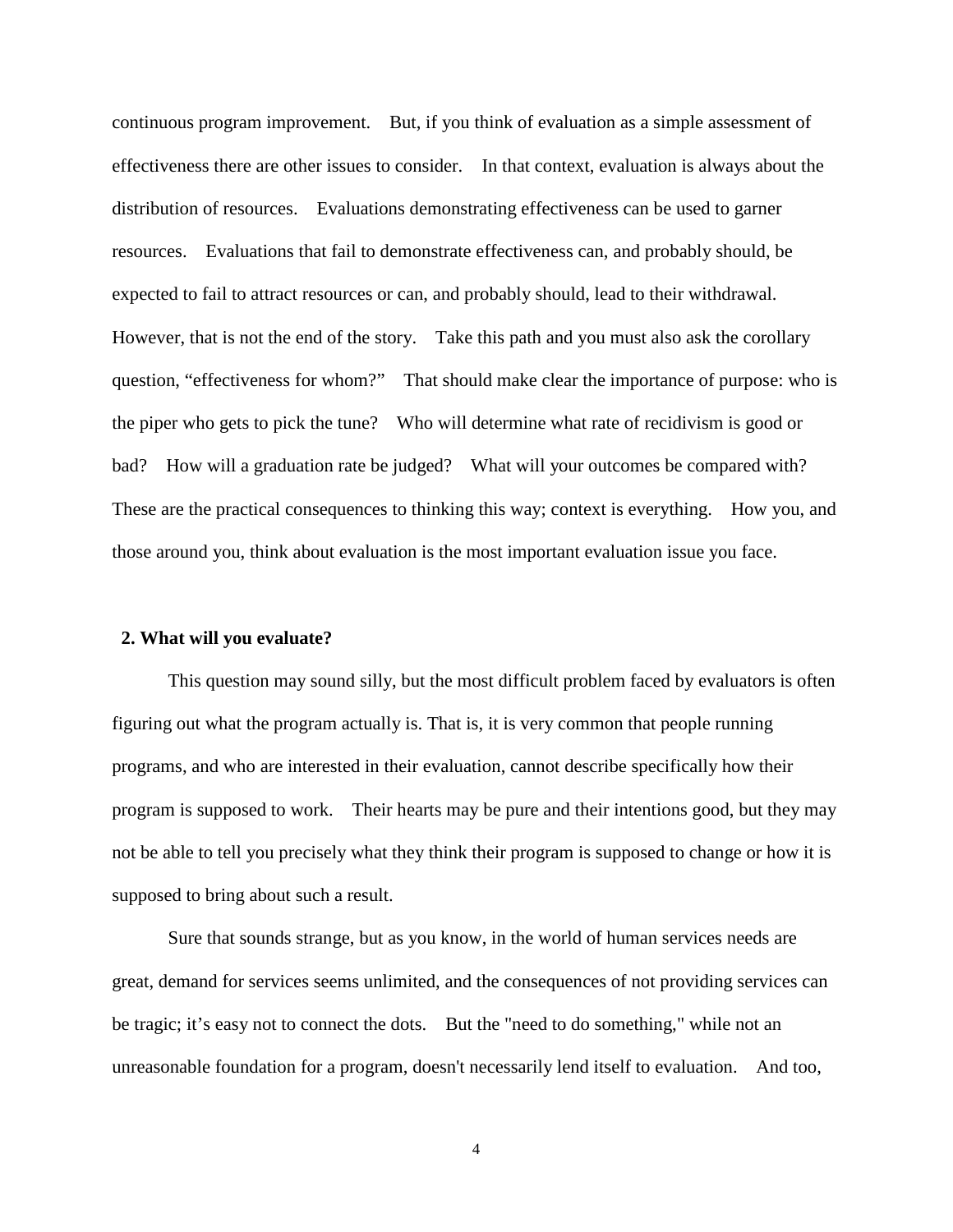"meeting the needs of individuals" is generally not a sufficient explanation of what that "something" is. How needs are identified, the range of needs that might be recognized, and the range of specific services used to meet them, are all important to the evaluation process.

An important point, however, is not just that you need to be specific in how your program is supposed to work, but also in what it is supposed to do. That is, evaluation almost always involves some assessment of outcomes. Specifying what you are trying to change is of critical importance. And that means both being able to explain the program goal as a concept that makes sense, and also considering how that general purpose will be translated into measureable outcomes.

Take, for example, the common use of recidivism rates as outcome measures for treatment interventions in criminal justice. The idea of falling back or returning to crime may easily be seen as a reasonable indicator of program success or failure for individuals. But there are many ways to measure recidivism, many factors outside of a program itself that will influence the outcomes, and few clear guides to assessing whether any given rate of recidivism should be regarded as good or bad.

Using arrest as an indicator of failure will produce much higher recidivism rates than conviction, and longer follow-up periods will always reveal higher failure rates than shorter time periods. Although it may seem obvious that the key to success is producing lower rates of recidivism than would occur without the program, how can you know what the "naturally" occurring rates would be? You could find yourself taking pride in the low recidivism rates of the graduates of your program that treats elderly female homicide offenders, but if you are treating that population to reduce their recidivism you are wasting your time and money- they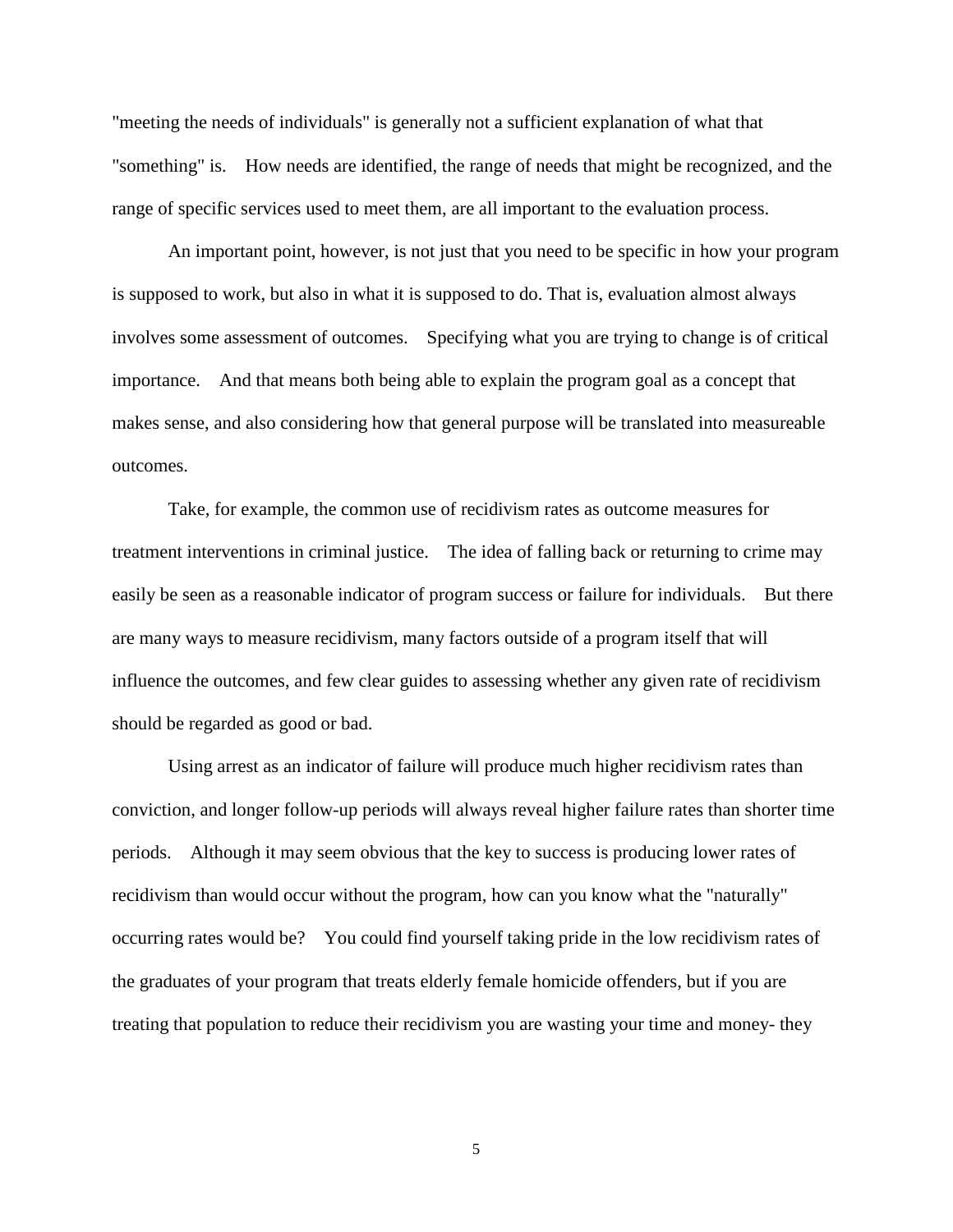don't need your program. But a 50% failure rate of young male property offenders three years after their release from prison would likely mean your program is a solid success.

So the lesson is: you have to do your homework. You have heard of the concept of a logic model and you need to do one. You need to specify exactly what you are trying to change, for what specific population of program participants', and precisely what steps you will take to try to accomplish that result. Yes this is big picture stuff. It is really about theory; theory about what causes a problem and what can fix it. But in practical terms, the questions are: how is the program supposed to work and what will it do if it does work?

# **3. How can you keep the big picture in mind?**

Outcomes are important, as is the design of the program that you expect to affect them, but in our favored approach to evaluation, you also want to pay attention to implementation. You will want to understand why something works and what works best. And, if things don't work out as well as you hoped, since our goal is always improvement, you also want to know why- was it the idea or the execution? So along with outcomes there are two other key things to pay attention to: assessing the structure and the processes of the program.

First, in the structure component of an evaluation you want to ask whether the program is actually set up to do what you want it to. This sounds like an obvious issue but this is where a lot of programs collapse. Do you have enough staff? Are they in the right positions? Are they the right staff, with the right training and backgrounds? If you are trying to deliver outreach services, do you have enough outreach workers to make a difference or is the demand so overwhelming that their work cannot be focused enough to make a difference? If caseloads are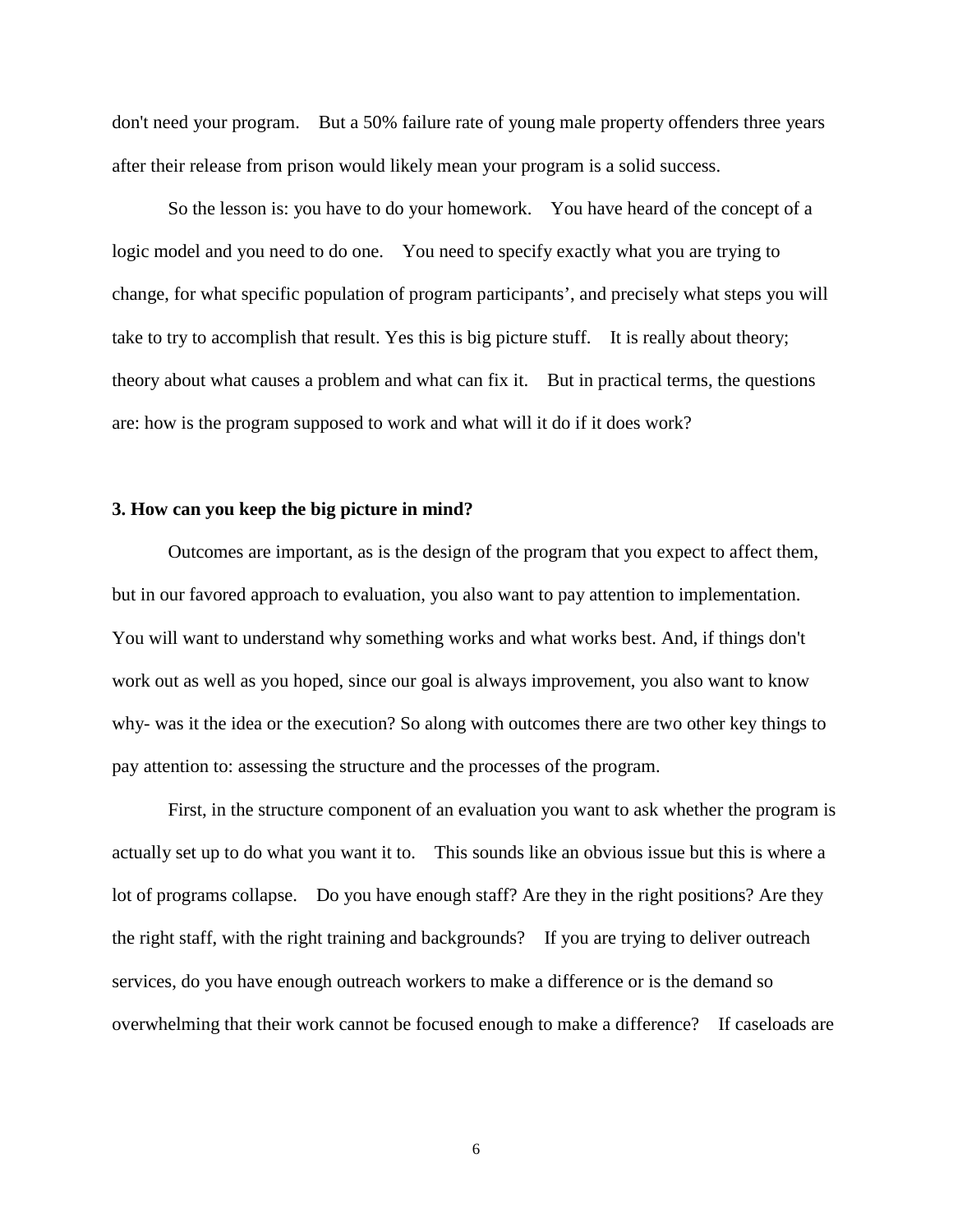the method of service delivery, what is their actual size? What about when you consider vacations and other time off?

Second, the process component of the evaluation extends these sorts of questions. Is the staff there when you need them? Does their 9 to 5 with weekends-off schedule make sense? What are they actually doing when they are working? For example, a common finding in studies of small classroom and small caseload programs has been that, if expectations are not clear, teachers and caseworkers may do pretty much what they did with larger classrooms and larger caseloads. In sum: execution matters.

These issues, from the design of programs to their structure and processes, all address the issue of program fidelity. In the end you want to do an evaluation in which you can fully describe what it is your program actually does, how it squares with the plan, whether that plan was yours from the start or if you borrowed it from someone else. Knowing all this will help you learn as much as you can from the evaluation and it will also allow others to learn from your experience, just as you should be trying to learn from the programs of others. This is how we will all make progress together.

# **4. What is research design and how do you get ready for it?**

If you are focused on outcomes, then when all is said and done there are two major questions an evaluation will try to answer: did the things the program seeks to change actually change? And, if they did, did the program cause the changes?

Answering the first question usually requires you to identify changes over time. In some cases this means measuring what the program is intended to change before and after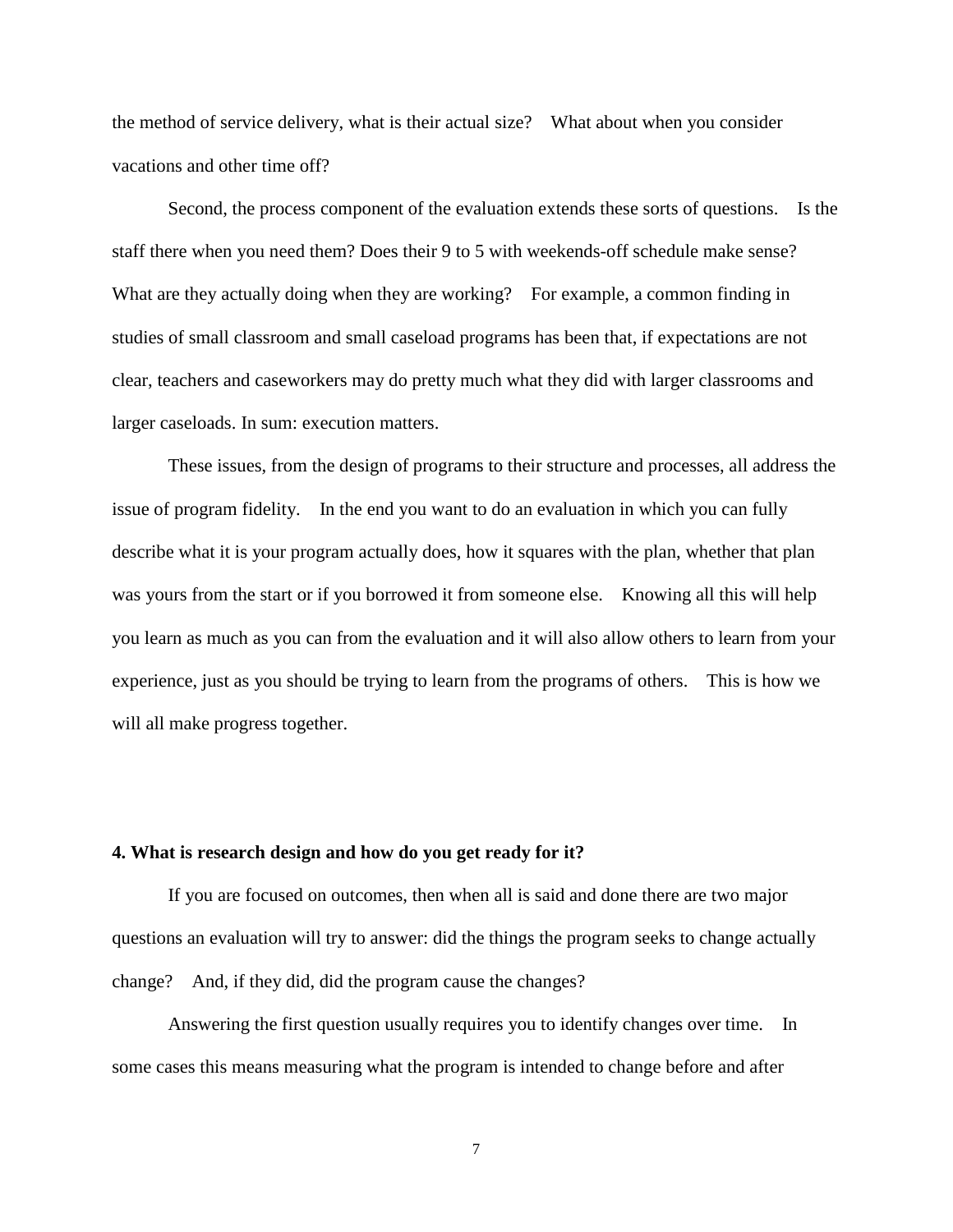delivering program services. That is your basic pre-test/post-test research design. When it's possible, a stronger design involves collecting information at regular intervals for a period of time before and after the program intervention. This design relies on what evaluators call *timeseries data*. With such data, you can see if and when things change and for how long these changes last. How long a time frame do you need? That will depend on what you are trying to do, but between 18-months and three years of monthly observations before and after an intervention program starts may be reasonable for analysis.

But seeing change does necessarily mean you caused it to happen. One of the common problems in evaluating crime reduction programs has been that changes that seem to result from the program also occur in areas where no program has been implemented. This can happen when a program is started at a time when crime starts to fall or is in decline for reasons not related to the program. It is a more common evaluation problem than you may think. The rub is that it is often spikes in crime that prompt the need and interest in starting crime reduction programs in the first place. In many cases spikes are followed by returns to more normal levels. A program can look like it worked but it might simply have caught the downward trend. The problem is so common that it has a name- *regression to the mean*. It is one of the first things evaluation researchers look for.

Even when things look good, you still have to connect the dots and show that it was the program that brought about the change. That generally means the use of comparison groups or *control groups* if you want the technical term. The idea is that you need to find groups who are similar to your program group but didn't get the program. For people, this can mean similar ages, genders, education and other background characteristics. For places, it may mean matching areas on such things as social characteristics, wealth and poverty, and crime. If your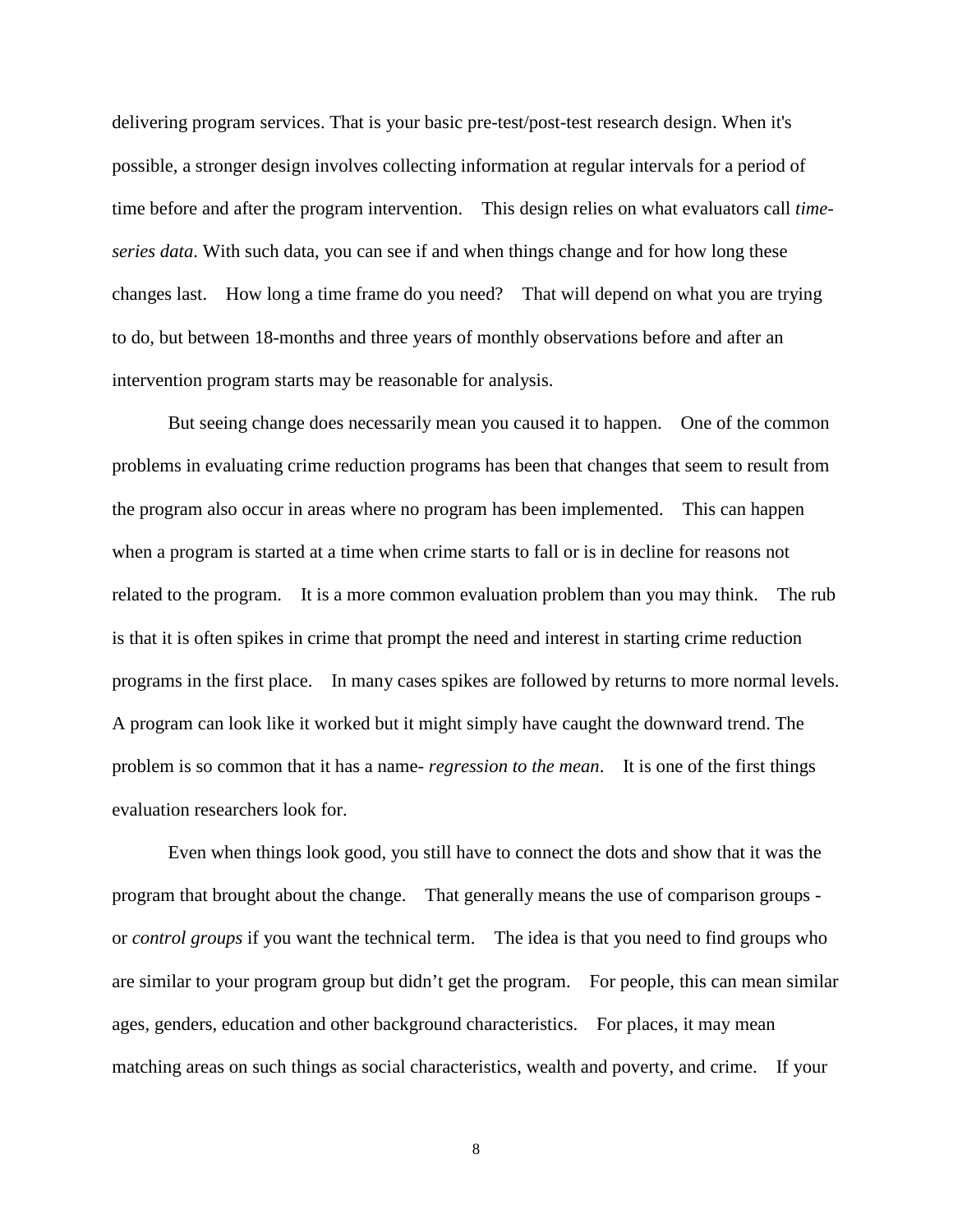group shows changes and the others do not, then you are in a better position to argue that the program caused the change- if not, then it's back to the drawing board.

What all of this means to you is that you need to start thinking about what information you need to collect and when you need to collect it. Some measures can be pulled together long after the fact. Crime rates are a good example of such a measure. Most police agencies today should be able to provide data for specific offense types well into the past and they can often do so even at the neighborhood level. For other measures - especially at the individual level things can be much more difficult. If you are tracking test scores, or problem solving ability, or time watching TV, or most other things involving individual behavior, you need to know what these were like before your participants started a program. That can be difficult. This is where pre-testing with survey instruments can be helpful.

Through all of this try to remember that no one knows as much about your program, its participants or the area that it is in, than you. Maybe it will help you to work with a researcher to figure some of this out, but you should always lead the way. Know what you want to measure, know its strengths and weaknesses, and start working through the process of collecting the information as soon as you can. Analysis will come later. You don't want to leave these decisions to someone else, even if they are skilled researchers, and you don't want to ignore this until late in the game. Never underestimate how much you know about your program and how important that understanding will be to your evaluation.

#### **5. What are you going to measure?**

There are a few issues researchers worry about when it comes to measuring things and you should be aware of them as well. The two most critical concepts are known as *validity* and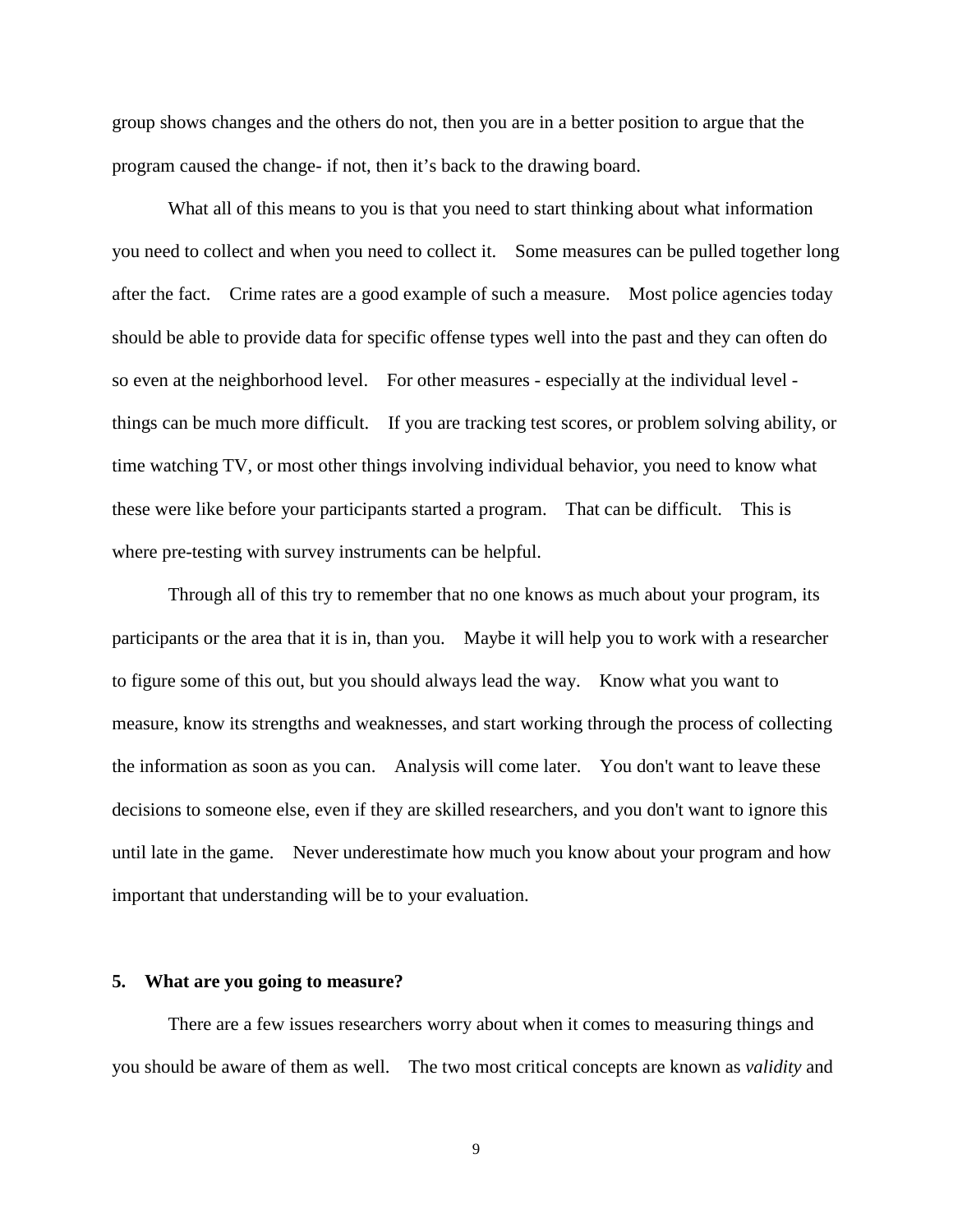*reliability*. The *validity* of a measures deals with the degree to which the measurement accurately reflects some underlying concept. So, the relevant question is something like this: how good as a measure of program success is an improved attitude, or not being arrested for six months or, for that matter, anything else you are tempted to choose.

*Reliability* deals with whether others will see things the way you do and that they will do so over time. That is, do other ways of assessing things lead to the same conclusion? Will measuring success with self-reported behavior surveys or with official measures give you the same results and will those results be consistent across time? These issues are important because you can't always pick perfect measures. Instead you will just have to make the best choices you can but being concerned with validity and reliability can help guide those choices. This is one reason it is often good to use tested and proven ways of defining and measuring outcomes. Things like re-arrest, conviction, graduation rate, or employment status are all wellknown concepts. In many cases the validity and reliability of such commonly used outcomes have already been widely recognized; but again, it is important to note if these are indeed accurate measures for your program.

But there are also costs to any choice you make. Here is an example to consider. Recidivism is a well-known concept, often seen as valid and reliable, even if there is not necessarily much agreement on its details, specifically the criterion for failure and the length of time you should track someone to see if they fail. But the most important issues may be more basic than that. Most lives are more complicated than the limited choices described as success or failure. It is clear, for example, that some parolees commit serious crimes but are never arrested. Others avoid arrest despite desperate lives of homelessness and drug addiction. Yet all would be counted among the successes. And too, some parolees live mostly crime-free lives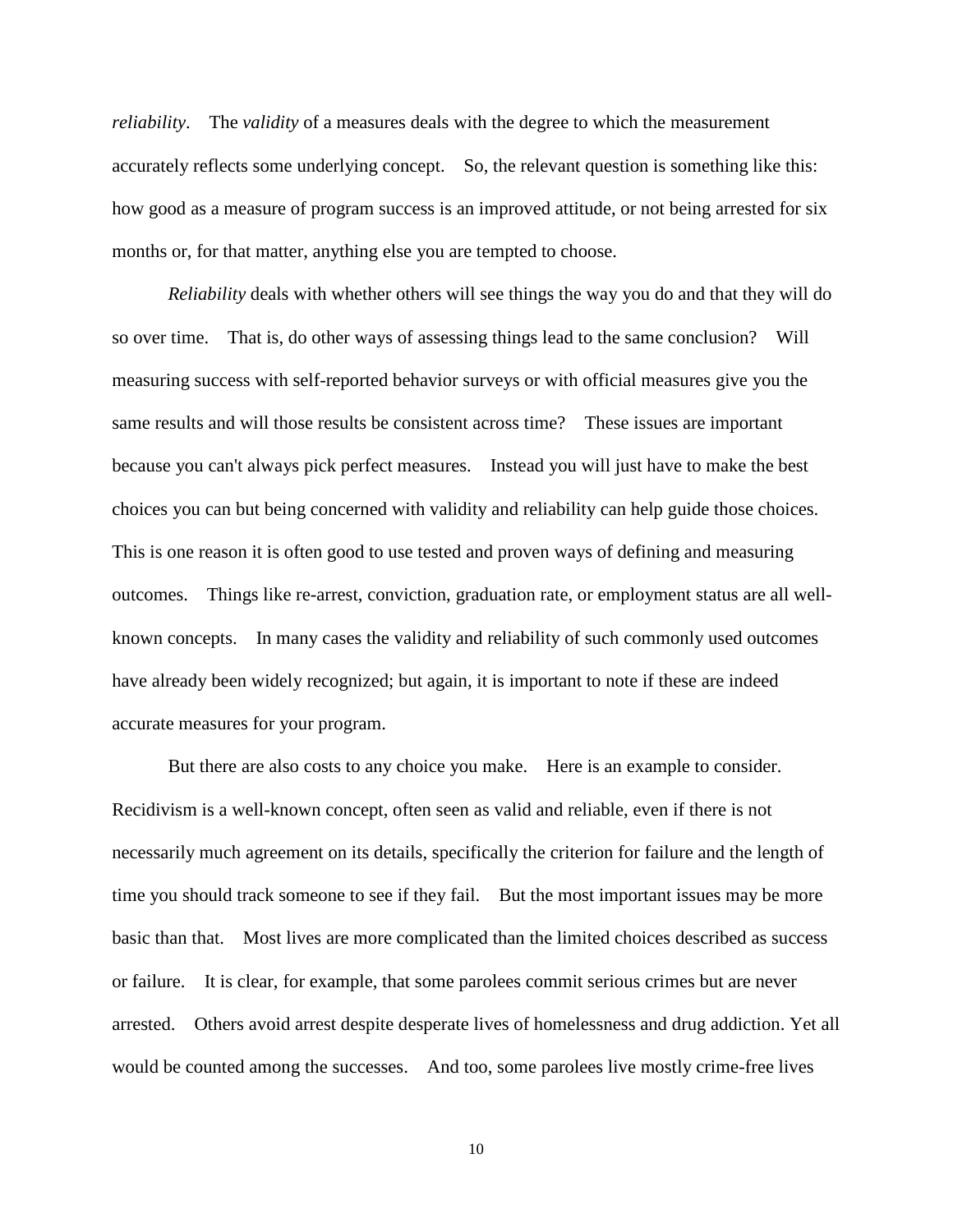but find themselves arrested for minor offenses and are, therefore, counted among program failures.

It is easy to see that much of life occurs along its margins, with marginal success and marginal failure common but mostly uncounted. This is a big problem for evaluation, especially for evaluation that wants to be as informative as possible. That is why interviews, case notes, narratives and detailed life histories of program participants can be very important. So don't think of measuring outcomes as only numbers and statistics. Think of measurement, instead, as the ways you describe the reality of the lives of people who go through your program. The concerns with validity and reliability still apply but that is a much more useful approach when the goal of evaluation is continuous program improvement.

Finally, there is one more measurement-related issue to wrestle with, and it is an important one. How will you know if your program has been successful? After all, there aren't many miracle cures out there. Hard work is hard work. You should be skeptical of anyone who says the answers are easy. So, the practical question is: how good is good and how bad must it be to be judged unsuccessful? Statisticians have a way of answering that. They call it *statistical significance* and it has to do with the likelihood that the results you find could have happened simply by chance. If you beat chance, even by what seems like a little bit, you have been successful. Those small differences may not look important to some audiences but if your sample is large enough, they are evidence that the program is working. So it is not at all uncommon for graduates of sound intervention programs to have success rates that are a few percentages better than those who never went through the program. Those differences count, not just in the evaluation report but more importantly, in the human suffering avoided and the costs that are saved. Don't let anyone underestimate their value. As we noted earlier, if you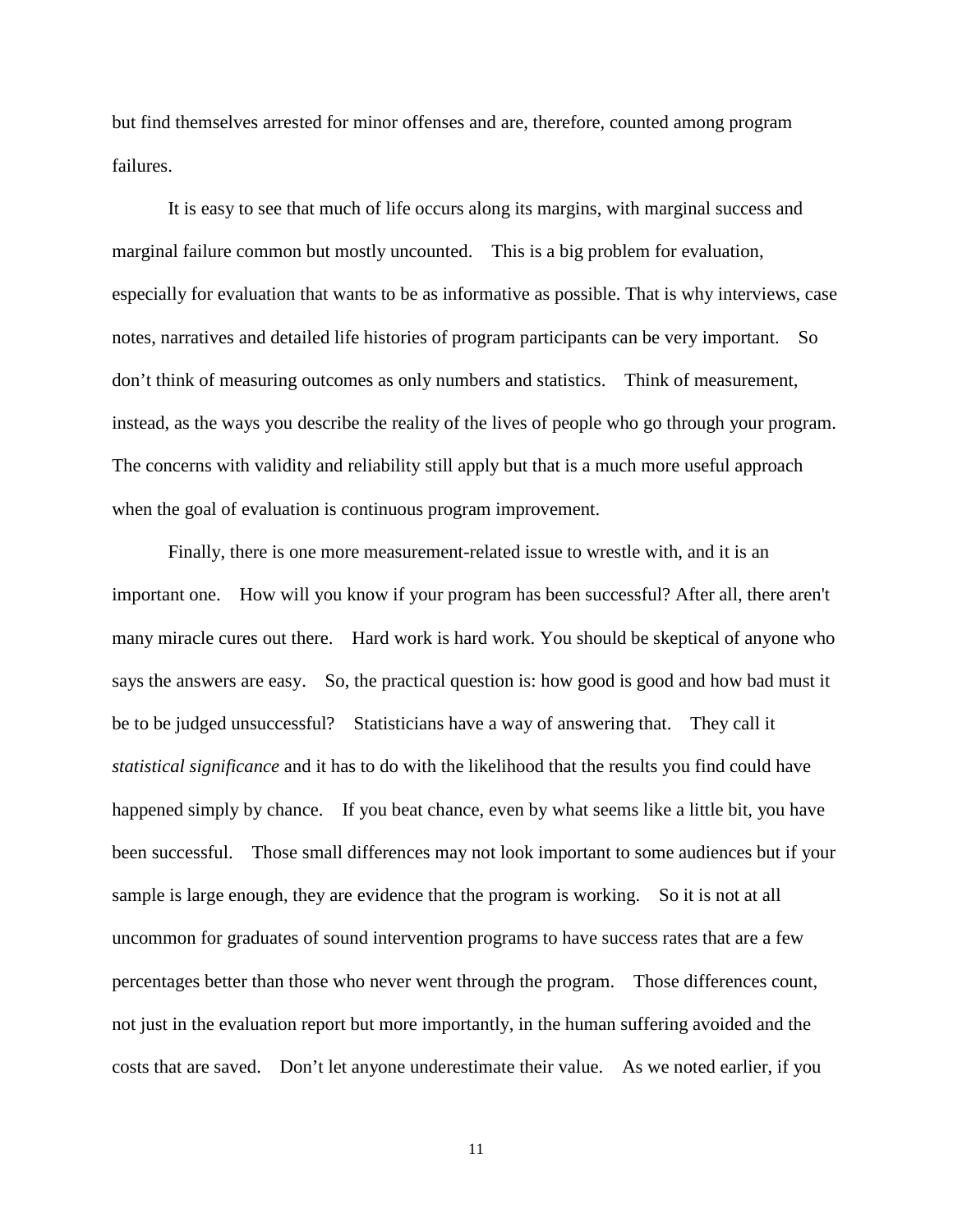improve on what would have happened without you; that is success. If you use evaluation to keep improving, that is even better.

### **6. How will you deal with the question of "Best Practices?"**

Today the discussion of "best practices" or its close cousin, "evidence-based practice," is almost as common as the discussion of evaluation itself. The idea makes perfect sense: let's go with programs that have proven themselves, especially those already supported by existing evaluations. But this simple idea gets a lot more complicated when you look more closely. First, we really don't know that much about what works. For many reasons, few programs have been tested. In most social service intervention areas there is not much of a compilation of programs known to work. Our knowledge of things that don't work is a bit better, but there is generally no menu of program designs to select or to avoid. And even among those interventions that seem promising based on strong evaluations, few have been repeated or replicated; and those that have often either failed or revealed complications that limit their usefulness in new locations. The classic example in criminal justice is programs of mandatory arrest by police in cases of domestic violence. While originally linked to reductions in further violence and additional calls to the police, those findings were not replicated in all the cities that were studied and, in some places, domestic violence incidents actually increased following arrest. Findings like that are a caution against universal application and a call for attention to the differences across communities.

It is not that there hasn't been good work done to compile what we know and don't know about what works and what doesn't, at least under some circumstances. An ongoing helpful effort in criminal justice is put together by the US Bureau of Justice Assistance and is available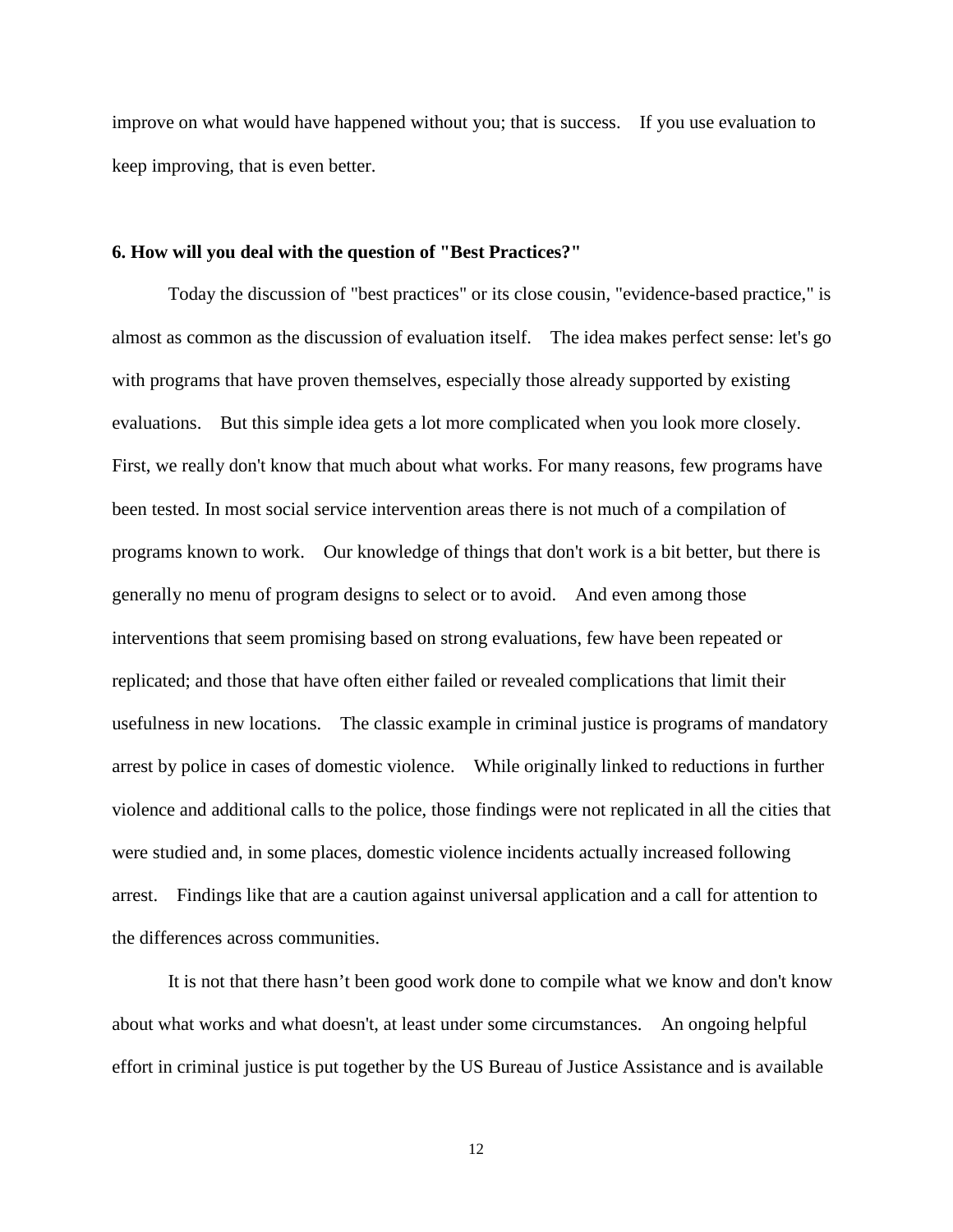on the web at [www.crimesolutions.gov](http://www.crimesolutions.gov/) . There have been lots of similar efforts in a wide variety of fields. Anyone involved in developing or assessing intervention programs should consult those in their subject area. But even with informative reviews of intervention strategies, the real problem is that things often don't go according to plan, as much as we would wish they would. The work you do is more complicated than rocket science. Don't deny it. If it weren't, social problems would have been solved before a man landed on the moon.

So the idea is that you shouldn't just pull a program off the shelf and expect it to work even if someone has identified it as a best practice. The program will need to match the problems you have and the resources you have *and* you will need to evaluate it as it has been implemented with your own clients in your own community. Fidelity to an established program design is important, but so is learning from your own experience. Paying attention to all of that is the best way to use the knowledge base that currently exists and the best way to add to it.

But, let's be careful here. The point is not that you don't need to pay attention to the research on existing programs- quite the opposite is true. A sound foundation in theory, expressed in a clear model of program logic, and understanding the experience of programs that came before yours, will be invaluable to your efforts. Just bear in mind that situations are never the same as the ones that came before them. Program models must change and adapt to improve, and part of your obligation should be adding, not just to your knowledge, but also to the knowledge base of others who follow behind you. Best practices won't remain "best" for long, and a commitment to improving your program over time through evaluation will serve you better than the unquestioning adoption of a program from somewhere else. Remember this isn't rocket science. Things don't change as quickly up there as they do down here. Adopting "best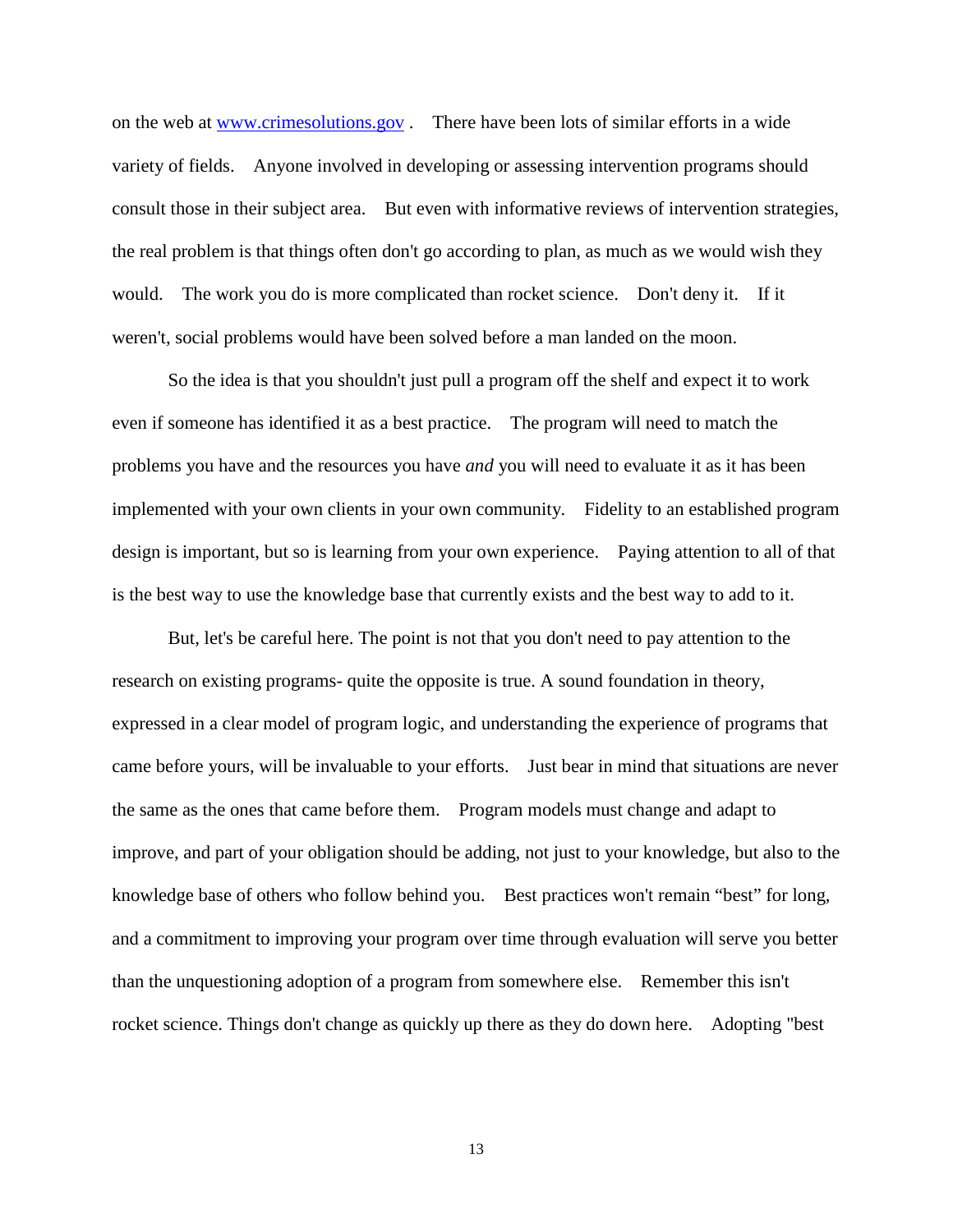practices" is indeed related to problem solving approaches to program design and implementation, but they are not the same thing.

## **7. Summing up: When it is all put together, the steps below make sense to us.**

- 1) Start thinking about evaluation as early as you can. The very best time is well before a program starts, but it is never too late to get serious about it.
- 2) Find out as much as you can about what has been done already. What theory guides practice in the area? What is the state of best practice and evidence-based practice in your field?
- 3) Find a research partner or at least someone with research expertise that you can talk to. Look at a local college or university. Look for someone who has technical skills and who also recognizes your program skills and knowledge. Take him or her to lunch. A lasting relationship could be very beneficial.
- 4) Tell everyone you talk to that your goal is to use evaluation to continuously improve things not to give the program a thumbs up (or, I suppose, a thumbs down). Mean it.
- 5) Start your work by writing up a complete logic model of the program. Be specific. Write down what are you trying to change and how will you do it.
- 6) As soon as you think you have any idea of what you are doing and why, start to collect data that is relevant to what you are planning to measure. Worry about analysis later.
- 7) Set the wheels in motion. Start by assessing program structure. Is it set up to do what you want?
- 8) Now look at process. Is it actually functioning in a way that could produce good results?